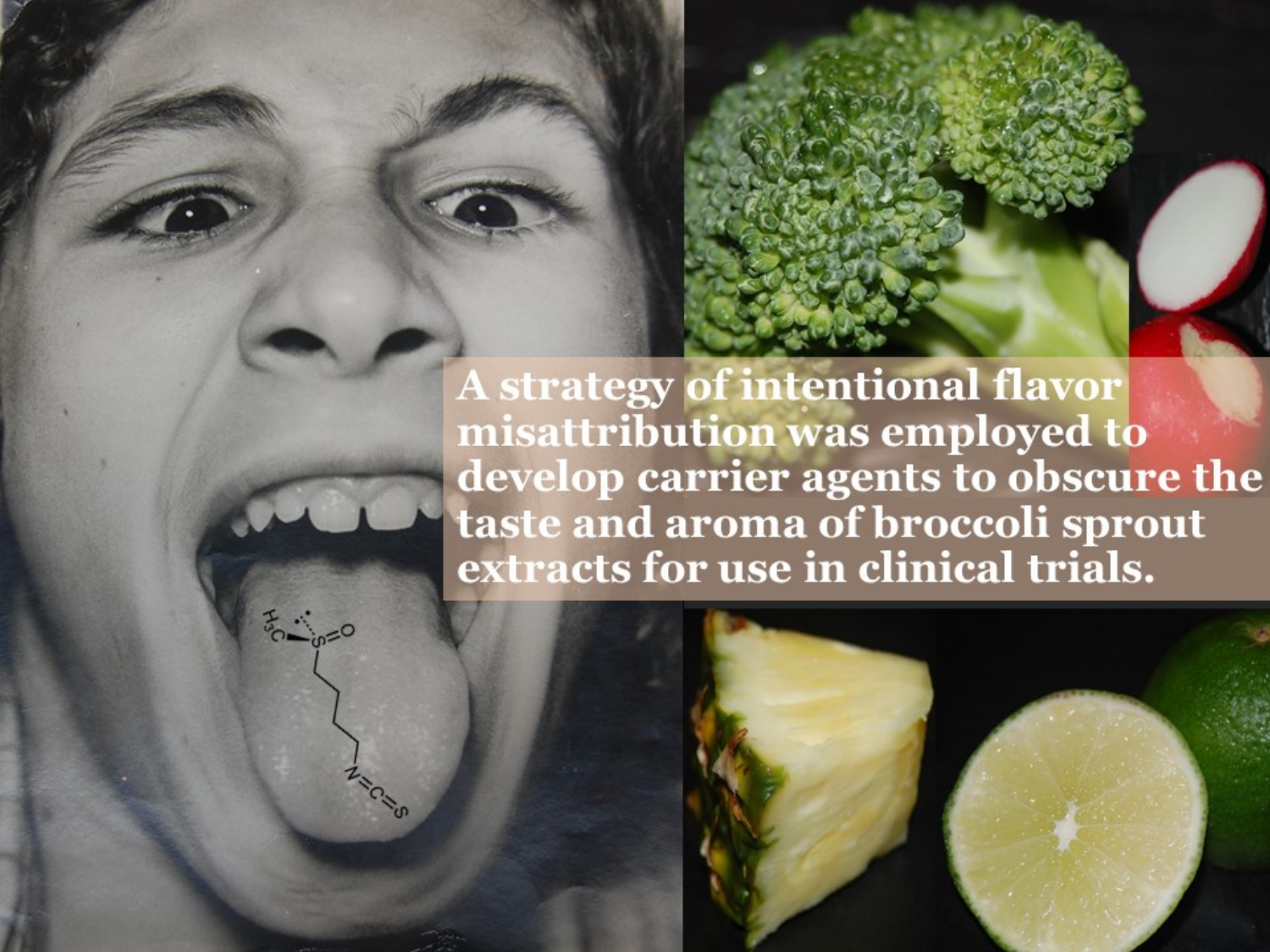

Contents lists available at ScienceDirect

# NFS Journal



journal homepage: [http://www.journals.elsevier.com/nfs-journal/](http://www.journals.elsevier.com/nfsournal/)

# Flavor misattribution: A novel approach to improving compliance and blinding in food-based clinical interventions

## Julianne E. Bierwirth <sup>a, 1</sup>, Katherine N. Oftedal <sup>b,2</sup>, Gail V. Civille <sup>b</sup>, Jed W. Fahey <sup>c,d,\*</sup>

a Bloomberg School of Public Health, Department of International Health, Johns Hopkins University, 615 N. Wolfe St. Baltimore, MD 21205, USA

<sup>b</sup> Sensory Spectrum, Inc., 554 Central Ave., New Providence, NJ 07974, USA

c Lewis B. and Dorothy Cullman Chemoprotection Center, Department of Pharmacology and Molecular Sciences, School of Medicine, Johns Hopkins University, 855 N. Wolfe St., Ste. 625 John Rangos Building Baltimore, MD 21205, USA

<sup>d</sup> Bloomberg School of Public Health, Department of International Health, Center for Human Nutrition, Johns Hopkins University, 615 N. Wolfe St., Baltimore, MD 21205, USA

#### article info abstract

Article history: Received 29 May 2015 Received in revised form 29 July 2015 Accepted 29 July 2015 Available online 5 August 2015

Keywords: Broccoli Taste Masking Blinding Sensory Misattribution

Background: Clinical trials that test food-based interventions frequently suffer from ineffective blinding of study participants which can reduce the statistical power of reported outcomes, and can lead to poor compliance. This study used descriptive sensory analysis with highly trained evaluators, and well-validated statistical techniques to develop a protocol to mask the consumption of phytochemical-rich broccoli sprout extracts ( $BSEs<sup>3</sup>$ ) for the use in clinical studies seeking to address a variety of conditions.

Methods: A trained sensory team identified foods and beverages that, when mixed with a BSE, showed promise in masking the extract's flavors. Established sensory evaluation techniques were then implemented by a group of seven trained descriptive analysis panelists to deconstruct the sensory profile of each sample (BSE suspended in a delivery vehicle). The sensory characteristics were then clustered into dimensions based upon factor analysis and principal component analysis, followed by a test-retest protocol, to match complementary flavors from liquid-based food sources that would be readily available in the cultural context of our clinical test sites.

Results: Clustering of sensory attributes (dimensions) was identified and was both negatively and positively associated with the perception of glucoraphanin-rich and sulforaphane-rich BSE. Four dimensions were able to explain 73% of the sample set variability. Pineapple juice was identified as a complementary flavor that was most effective in masking broccoli complex attributes, and lime and ginger were effective in masking other "harsh" or objectionable flavor components of the BSE.

Conclusion: Effective beverages worked by invoking "flavor misattribution", wherein a food (broccoli extract) with an objectionable sensory characteristic was paired with a vector in which that characteristic was an acceptable component of the vector's flavor profile. Further development of this concept with an unlimited palate could be used to develop optimal carriers for food product development and/or to refine the approach for clinical trials based upon local taste preferences.

© 2015 The Authors. Published by Elsevier GmbH. This is an open access article under the CC BY license [\(http://creativecommons.org/licenses/by/4.0/](http://creativecommons.org/licenses/by/4.0/)).

#### 1. Introduction

Food-based intervention trials often struggle to blind participants to their treatment condition because researchers are unable to mimic the sensory complexities of the food in question with an inert control [\[1\].](#page-6-0) For example, trials examining the antioxidant effects of long-term dark chocolate consumption have been studied frequently, yet effective controls do not exist because the active polyphenolics lend a distinctive bitter taste that is not sufficiently replicated [\[2\]](#page-6-0). Trials testing unpalatable treatments may additionally suffer from low compliance and may not translate to large-scale studies, if successful, without improving palatability. However, manipulation of sensory characteristics has been used successfully to mask the flavor of anti-retroviral drugs and improve compliance in children who were unable to swallow pills [\[3\]](#page-6-0). Recent clinical studies have evaluated broccoli sprout extracts (BSEs) for a variety of indications [\[1,4](#page-6-0)–10], but their pungency, bitterness, and other sensory qualities greatly influence blinding and compliance [\[11\].](#page-7-0) Thus, in addition to sensory acceptability of food-based interventions, development of appropriate masking agents must also be a primary and necessary waypoint in the development of efficacious treatments.

Flavor masking has been utilized in an attempt to improve the commercial acceptability of functional food products that purport to offer

2352-3646/© 2015 The Authors. Published by Elsevier GmbH. This is an open access article under the CC BY license [\(http://creativecommons.org/licenses/by/4.0/\)](http://creativecommons.org/licenses/by/4.0/).

<sup>⁎</sup> Corresponding author at: Cullman Chemoprotection Center, Johns Hopkins University School of Medicine, John Rangos Bldg, Suite 625, 855 N. Wolfe St., Baltimore, MD 21205,  $USA. Tel· + 1 410 614 2607$ 

E-mail addresses: [jfahey@jhmi.edu](mailto:jfahey@jhmi.edu), [jedosan@gmail.com](mailto:jedosan@gmail.com) (J.W. Fahey).

<sup>&</sup>lt;sup>1</sup> Current address:  $(JEB)$  - University of Georgia, Department of Food Science, Athens, GA, USA.

<sup>2</sup> Current address: (KNO) — Mondelēz International, East Hanover, New Jersey, USA.

<sup>&</sup>lt;sup>3</sup> BSEs: broccoli sprout extracts.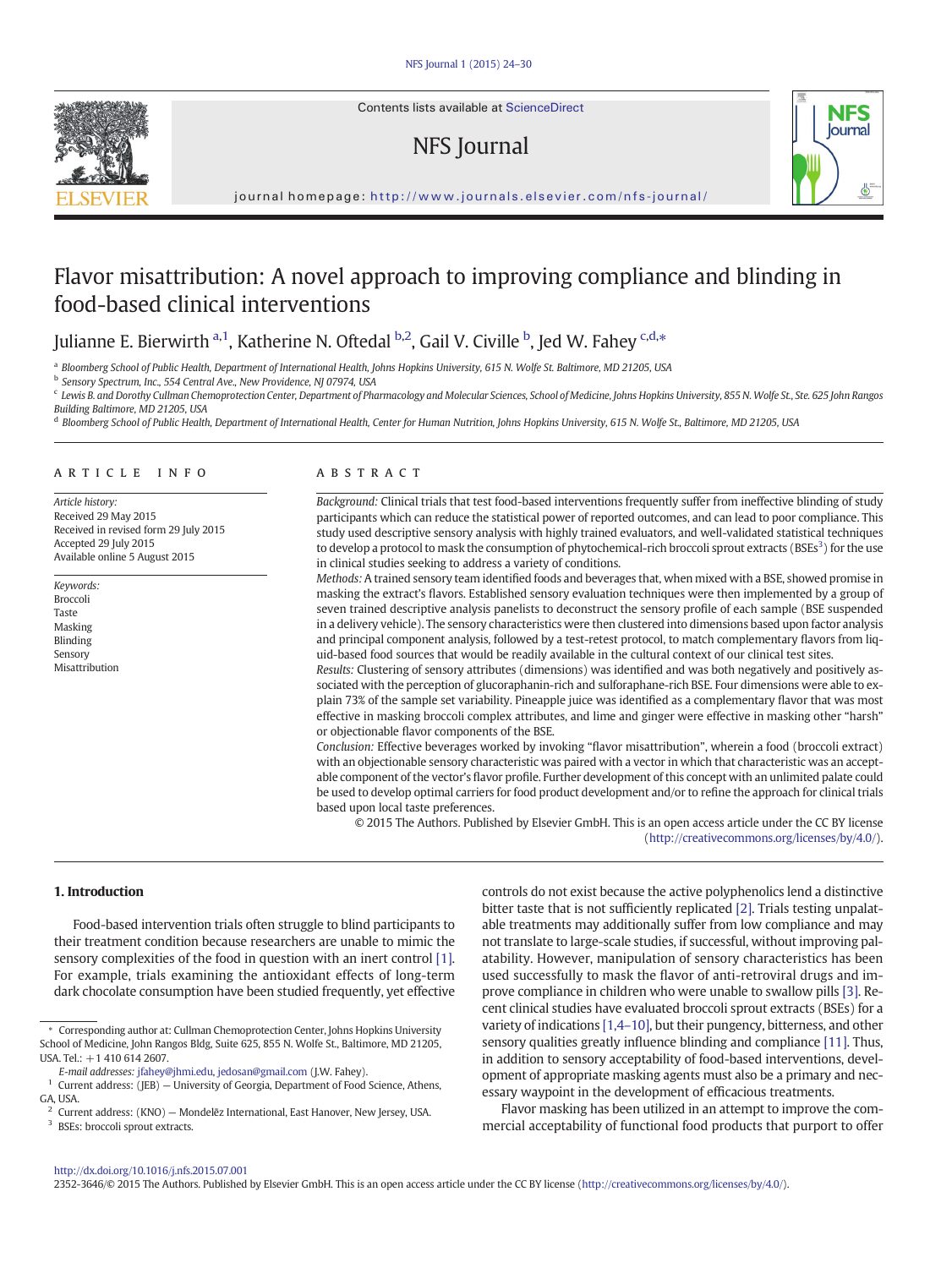<span id="page-2-0"></span>high antioxidants as well as for bioactive phytochemical supplements with objectionable sensory qualities. For clarification, masking in this publication refers to the concealment of objectionable flavors, whereas blinding refers to the inability of participants to determine their own experimental condition. Microencapsulation, for example, has been used to mask the flavor of DHA- and EPA-rich fish oils for non-traditional food applications such as orange juice and milk without noticeable flavor changes, and a variety of other approaches have been used for pharmaceutical taste masking [\[12,13\].](#page-7-0) While flavor masking is frequently employed in the commercialization of functional foods, it is seldom used to facilitate evaluation of their health claims during clinical trials. Were it more commonly used in a research setting, sensory evaluation and flavor masking might lead to a stronger body of functional food research [\[14\].](#page-7-0) Sensory testing has been employed for over a century; initially a simple system of food grading that has become increasingly sophisticated over the past 50 years [\[15,16\]](#page-7-0). More recently sensory scientists have formalized and codified methodologies, creating a discipline that enables scientists to conduct reproducible tests and provide data on which robust and defensible decisions can be made [\[17,18\].](#page-7-0) The use of highly trained evaluators as instruments, and the application of well-vetted statistical analyses to the interpretation of results now permit very sensitive judgments to be made on the perceived sensory attributes of foods (e.g. appearance, odor, consistency, texture, and flavor).

In previous clinical trials the biologically active phytochemical sulforaphane was shown to be more bioavailable when delivered in a sulforaphane-rich (SFR) BSE than in a BSE preparation rich in glucoraphanin (the biogenic precursor of sulforaphane; GRR), but participants noted a more objectionable flavor in the SFR samples as compared to the GRR [\[4,5\]](#page-6-0). A number of recent clinical trials have used mango juice as a vehicle for the BSE [\[4,6\];](#page-6-0) as have other trials still in progress — see [www.clinicaltrials.gov](http://www.clinicaltrials.gov) NCT00255775, NCT00994604, NCT00982319, NCT01008826, NCT01108003]. Acceptability of this beverage as both a masking and delivery agent is high amongst subjects in 5 separate trials in the USA, but in China it was not so well accepted. The sweetness of this juice was well tolerated in the USA, whereas Chinese subjects found it to be overly sweet and thus not as well accepted. An informal, blind survey showed a substantial preference for the GRR-BSE over the SFR–BSE beverage, indicating that masking was not entirely successful [\[1,4\].](#page-6-0)

The investigation reported herein was therefore designed to develop beverage(s) that would better mask the flavor of BSE and facilitate its utilization in clinical trials in rural China and the USA without either interfering with its bioavailability or augmenting its chemoprotective activity. Two BSEs were evaluated, (GRR and SFR); the preparation of each has been previously described [\[1,4\],](#page-6-0) and both were eventually used in a clinical trial in HeHe, Qidong, Jiangsu Province, PRC — a rural subsistence farming region of China near Shanghai [\[7\].](#page-7-0) GRR had been determined to be easier to mask and less pungent in flavor, therefore this study focused primarily on masking the SFR flavor [\[19\].](#page-7-0) In this novel, scientifically guided effort to develop culturally appropriate taste-masking carriers for BSE, a variety of vehicles (beverage and otherwise) were prepared and sampled by a panel of trained sensory evaluators. A preliminary screening for widespread acceptability focused upon the culinary preferences of the target trial population by using flavors and vehicles readily available in that region. The selected vehicles were then further tested using an array of standardized descriptors in order to identify sensory characteristics that masked the perception of the BSE.

#### 2. Materials and methods

#### 2.1. Broccoli sprout extract

Broccoli sprout extract (BSE) was produced at Johns Hopkins Medical School and supplied as one of two slightly different compositions: either a glucoraphanin-rich (GRR) BSE, or a sulforaphane-rich (SFR) BSE. A "serving" of each consisted of enough powder to deliver 100 μmol of the phytochemical of interest (glucoraphanin or sulforaphane), consistent with what has been delivered in a number of clinical trials [4–[10\].](#page-6-0) This amounted to 300 mg of GRR BSE and 500 mg of SFR BSE. These powders were prepared by boiling 3 day old broccoli sprouts and lyophilizing the aqueous extracts as previously described [\[1,4,6\]](#page-6-0). The resultant yellow/tan powders (BSE) are hygroscopic, completely water soluble, and have a strong odor and taste that has been described by untrained consumers as broccoli-like (GRR) and radish or daikon-like (SFR). All BSE powders were stored at  $-4$  °C until mixed with test vehicles.

### 2.2. Preliminary screening

Culturally appropriate beverage flavors (or "vectors") were identified by registered dietitians, based on their popularity in Asian food markets, since the initial use in a clinical trial was to be in China. These flavors included green tea, pineapple, mango, lime, grass jelly, tamarind, soy, soursop, melon, lychee, coconut, honey, and ginger (Table 1). In addition to beverages, the use of puddings, custards, and mochi was also explored. Two trained sensory panelists narrowed this preliminary group of flavors to include only those flavors with strong flavor-masking potential in two informal tasting sessions. 4 oz of each sample was mixed with a serving of BSE and evaluated for flavormasking effectiveness. Mixtures were deemed ineffective if they were no better than water at masking the taste of BSE, based on the intensity of broccoli- or radish-related aromatics. Effective beverages successfully lowered these perceived aromatics whereas partially effective beverages elicited only a minor improvement compared to water. From this preliminary testing, ten beverages were chosen for formal sensory evaluation.

#### 2.3. Masking beverage preparation

Both juices and flavored beverages were purchased from Asian Food Market (Piscattaway, NJ) based on their anticipated availability in rural China (near Shanghai), and based upon the assessment of trained experts on both the cuisine and logistics at the trial site. Initially, eight experimental samples were created along with 2 control samples, one that

#### Table 1

| Preliminary sensory analysis evaluation of masking and acceptability. |  |  |  |
|-----------------------------------------------------------------------|--|--|--|
|                                                                       |  |  |  |

| Vector                                      | Masking of<br>GR <sup>a</sup> | Masking<br>of SF | Anticipated<br>acceptability |
|---------------------------------------------|-------------------------------|------------------|------------------------------|
| Green tea                                   | <b>NE</b>                     | <b>NE</b>        | High                         |
| Grass jelly                                 | E                             | <b>NE</b>        | Low                          |
| Soursop                                     | E                             | PE               | Low                          |
| Mango drink                                 | <b>NE</b>                     | PE               | High                         |
| Tamarind                                    | <b>NE</b>                     | PE               | Low                          |
| Pineapple                                   | E                             | PE               | High                         |
| Soy milk                                    | E                             | PE               | Moderate                     |
| Calpico beverage                            | E                             | PE               | Moderate                     |
| Mango pudding <sup>b</sup>                  | E                             |                  | High                         |
| Melon mochi <sup>b</sup>                    | E                             |                  | Low                          |
| Calpico lychee <sup>c</sup>                 |                               | PE               | Moderate                     |
| melon drink <sup>c</sup>                    |                               | PE               | Moderate                     |
| coconut juice <sup>c</sup>                  |                               | <b>NE</b>        | Moderate                     |
| honey/ginger <sup>c</sup>                   |                               | PE               | High                         |
| Calpico/soy $c$                             |                               | E                | Moderate                     |
| mango/pineapple <sup>c</sup>                |                               | PE               | High                         |
| Calpico/pineapple <sup>c</sup>              |                               | E                | High                         |
| pineapple/ginger/honey <sup>c</sup>         |                               | E                | High                         |
| Calpico/ginger/honey $c$                    |                               | E                | High                         |
| pineapple/coconut/ginger/honey <sup>c</sup> |                               | <b>NE</b>        | High                         |
| Calpico/coconut <sup>c</sup>                |                               | NE               | Moderate                     |

 $NE$  – not effective,  $PE$  – partially effective,  $E$  – effective.

**b** Vectors were not tested for SFR masking.

 $c$  Vectors were not tested for GRR masking, for reasons described in the Materials and methods section.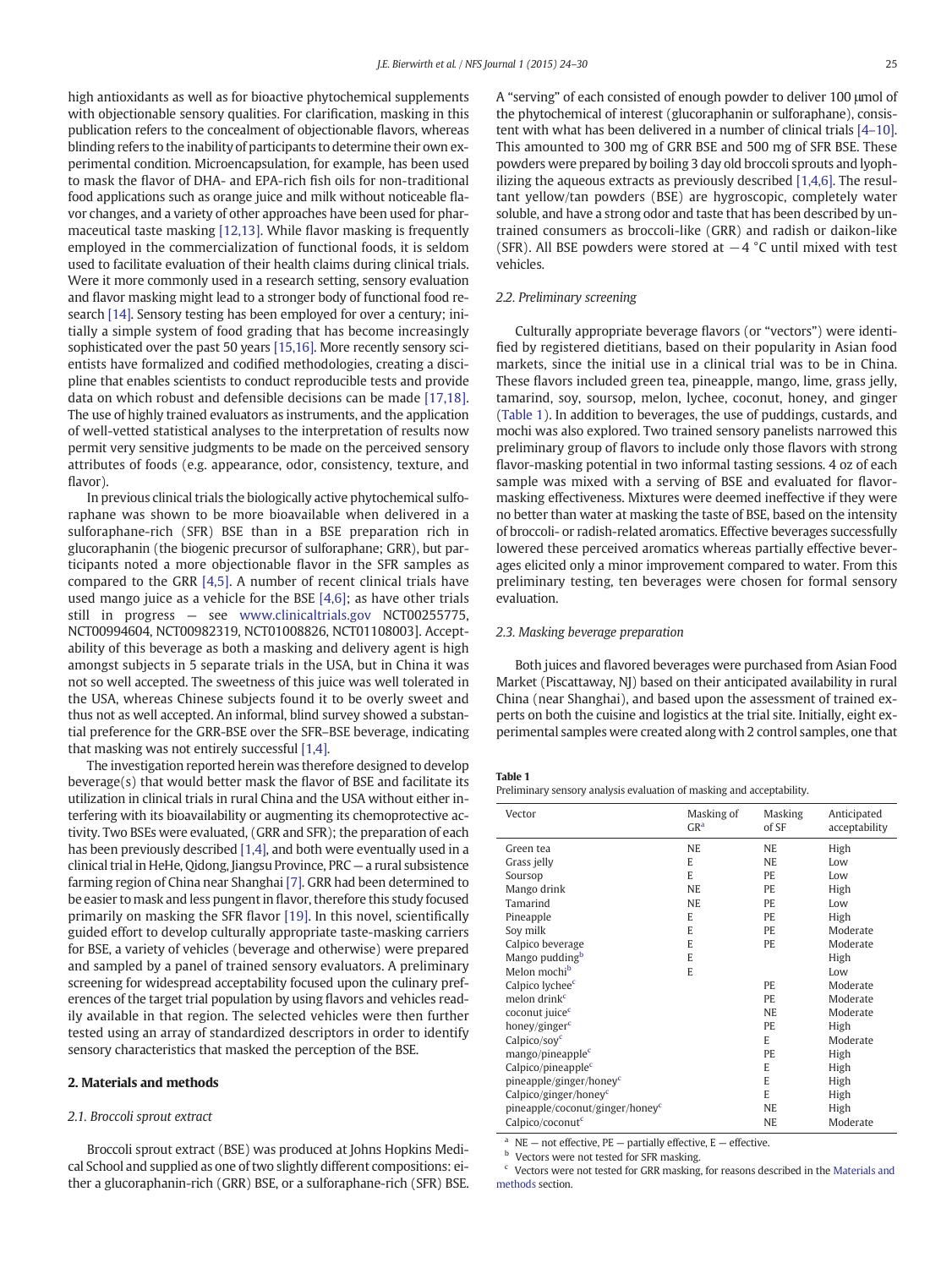<span id="page-3-0"></span>

| Table 2 |  |  |
|---------|--|--|
|         |  |  |

|                                   |                      |                     | Ounces of juice/component added |                          |                          |        |        |                          |                          |                          |
|-----------------------------------|----------------------|---------------------|---------------------------------|--------------------------|--------------------------|--------|--------|--------------------------|--------------------------|--------------------------|
| Beverage                          | Extract <sup>a</sup> | Symbol <sup>b</sup> | Pineapple                       | Calpico                  | Silk                     | Lychee | Ginger | Lime                     | Mango                    | Water                    |
| Pineapple (P)                     | GRR                  | $P-GR$              | 12                              | $\overline{\phantom{0}}$ |                          |        |        |                          |                          |                          |
| Calpico $(C)$                     | GRR                  | $C$ -GR             | $-$                             | 12                       | $\overline{\phantom{0}}$ |        |        |                          |                          |                          |
| Calpico + Soy $(CS)$              | <b>SFR</b>           | $CS-SF$             | $\overline{\phantom{0}}$        | 6                        | 6                        | -      |        |                          |                          |                          |
| $Calpico + Pineapple (CP)$        | <b>SFR</b>           | $CP-SF$             | 6                               | h                        |                          |        |        |                          |                          |                          |
| Pineapple + Ginger (PG)           | <b>SFR</b>           | PG-SF               |                                 | 8                        |                          |        |        |                          |                          |                          |
| Pineapple + Ginger + Lychee (PLG) | <b>SFR</b>           | PLG-SF              | 4                               |                          |                          | 4      | 4      |                          |                          | -                        |
| $Pineapple + Line (PL)$           | <b>SFR</b>           | PL-SF               | 5.64                            |                          |                          |        | -      | 0.72                     | $\overline{\phantom{m}}$ | 5.64                     |
| $L$ ychee + Ginger ( $LG$ )       | $-$                  | $LG-SF$             | $\overline{\phantom{0}}$        |                          | $\overline{\phantom{0}}$ | 8      | 4      | $\overline{\phantom{0}}$ |                          | $\overline{\phantom{0}}$ |
| Mango (M)                         | <b>SFR</b>           | $M-SF$              |                                 |                          |                          |        |        | $\overline{\phantom{0}}$ | 12                       | $\overline{\phantom{0}}$ |
| Water (control; W)                | $-$                  | $W-SF$              | $\overline{\phantom{0}}$        |                          |                          |        |        |                          | $\overline{\phantom{m}}$ | 12                       |

<sup>1</sup> Either 300 or 500 mg of GRR or SFR BSE respectively were added to the components indicated.

<sup>b</sup> Abbreviations given in "Symbol" column are also used in [Figs. 1](#page-5-0)–2.

contained a sample beverage with no BSE and one that contained SFR BSE (the extract with the stronger aroma/flavor) suspended in water. Two additional experimental samples were added post-hoc to include the final masking formulation as well as a beverage used in previous research (Table 2) [\[1,19\].](#page-6-0) Permutations of 7 products were used in the experimental drink: pineapple juice (Dole Food Company, Westlake Village, CA), mango nectar (Jumex, Mexico City, Mexico), lime juice (Safeway, Pleasanton, CA), unsweetened soy milk (Silk; Whitewave Foods Co., Broomfield, CO), Calpico (Calpis Co., Tokyo, Japan), Calpico lychee (Calpis Co., Tokyo, Japan), and honey ginger instant tea (Xiamen Mingren Tea Industry Co., Xiamen, PRC). Both Calpico and Calpico lychee are non-carbonated dairy-containing soft drinks with citrus aromatics. Test beverages were stored at 4 °C until use. Each sample was prepared by whisking 3 servings of the respective BSE with 12 oz of the masking beverage(s) or, in the case of the control, water for 1 min. Exact formulations can be found in Table 2. Fewer experimental samples were run with GFR than with SFR BSE due to its less objectionable taste and the ease with which GFR can be masked. Beverages were tasted immediately after preparation.

#### 2.4. Sensory evaluation

Beverages were evaluated in sequential monadic presentation using the Spectrum Method of Descriptive Analysis (SDA) [\[17,19\]](#page-7-0). Descriptive analysis is a method of sensory evaluation that generates quantitative, objective measurements by the detection and description of the sensory characteristics of a product. It is crucial to note that whereas this testing was conducted in a corporate, rather than an academic setting, it is primarily in such corporate settings that panels of highly trained sensory evaluators are available. All panelists had over 100 h of professional

#### Table 3

Descriptive terms and references.

| Term (aroma<br>and flavor) | Qualitative reference                                           |
|----------------------------|-----------------------------------------------------------------|
| Broccoli complex           | Raw or cooked broccoli                                          |
| Citrus complex             | General citrus category (e.g. lemon, lime, orange)              |
| Cultured dairy             | Yogurt or buttermilk                                            |
| Dairy complex              | All dairy (e.g. butter, milk, yogurt)                           |
| Floral                     | Flowers (e.g. rose, fruit blossoms)                             |
| Fruit complex              | General category of fruit (e.g. berries, tropical, stone fruit) |
| Ginger                     | Raw or ground ginger                                            |
| Green leafy                | Raw green leafy vegetables (e.g. romaine lettuce)               |
| Musty                      | Reminiscent of a dank basement or damp clothing                 |
| Radish complex             | Red radish or daikon                                            |
| Root vegetable             | General root vegetable category (e.g. potatoes, carrots, taro)  |
| Soy complex beany          | Cooked soybeans (e.g. soy milk)                                 |
| Sulfur                     | Elemental sulfur                                                |
| Sweet aromatic             | General category of sweet flavors (e.g. vanilla, caramelized)   |
| Sweet green                | Reminiscent of tender green stems (e.g. tulip stems)            |
| Total impact               | Total intensity of aroma or flavor impact                       |

training in references and scaling as part of SDA and routinely conduct evaluations for the food industry which adds hundreds of hours of experience. Prior to training, panelists are screened based on sensory acuity and undergo an extensive training on flavor and taste intensity as well as qualitative flavor character references. The protocols and descriptive sensory parameters are highly standardized and widely used. The ballot was composed of 2 appearance, 14 aroma, and 14 flavor attributes as well as the 4 basic tastes and 4 chemical feeling factors (see Supplemental Tables S1–S3 for lists of attributes). Flavor intensity, chemical feeling factors and taste references are previously published and widely used in the sensory industry [\[17,21](#page-7-0)–23]. Qualitative aroma and flavor references or definitions are found in Table 3. Seven panelists were present during evaluation, and each was served approximately 45 g of each beverage in Table 2. Panelists first evaluated aroma and appearance, and then flavor and taste, expectorating completely. This study was approved by the Institutional Review Boards of the Johns Hopkins School of Medicine, and of Sensory Spectrum, Inc. Appearance, aroma, flavor, and chemical feeling factor attributes were evaluated for each beverage on a scale from 0 to 15, which includes tenths of a point, providing 150 points of differentiation (see Supplemental Tables S1–S3). Panelists rated each beverage during evaluation and one panelist recorded consensus attribute intensities. There was a wait time between samples where panelists were given spring water and unsalted saltine crackers to cleanse their palates. Experimental beverage presentation was random with the control beverage tasted last to reduce carry-over effects of the strong broccoli flavor. Thus, nine beverages were each scored by seven panelists.

#### 2.5. Statistics

Data was analyzed using a multivariate technique called factor analysis (FA). Factor analysis is a method frequently used to summarize the variability present in a set of possibly correlated variables into a set of uncorrelated dimensions or factors that explain most of the variability in the original data. In this case and consistent with approaches frequently used with sensory data [\[24,25\],](#page-7-0) factor analysis was run using all sensory variables. The initial extraction method was based on Principle Components Analysis (PCA) and performed on the correlation matrix [\[17\].](#page-7-0) The extraction was followed by an orthogonal varimax rotation, in order to conserve the orthogonality of the dimensions and to align the dimensions with the original variables more fully, allowing greater ease of interpretation of the new factors or dimensions. Number of dimensions was determined based on combined information from a scree-plot (flattening of the bend), eigenvalues associated with Principle Component prior to rotation (all eigenvalues greater than 2.0), and total variability explained by the factor solution after rotations (the solution accounts for 70% or more of the variability in the original variables) [\[17\].](#page-7-0) All analyses were performed using SAS, Version 9.2 (Cary, NC).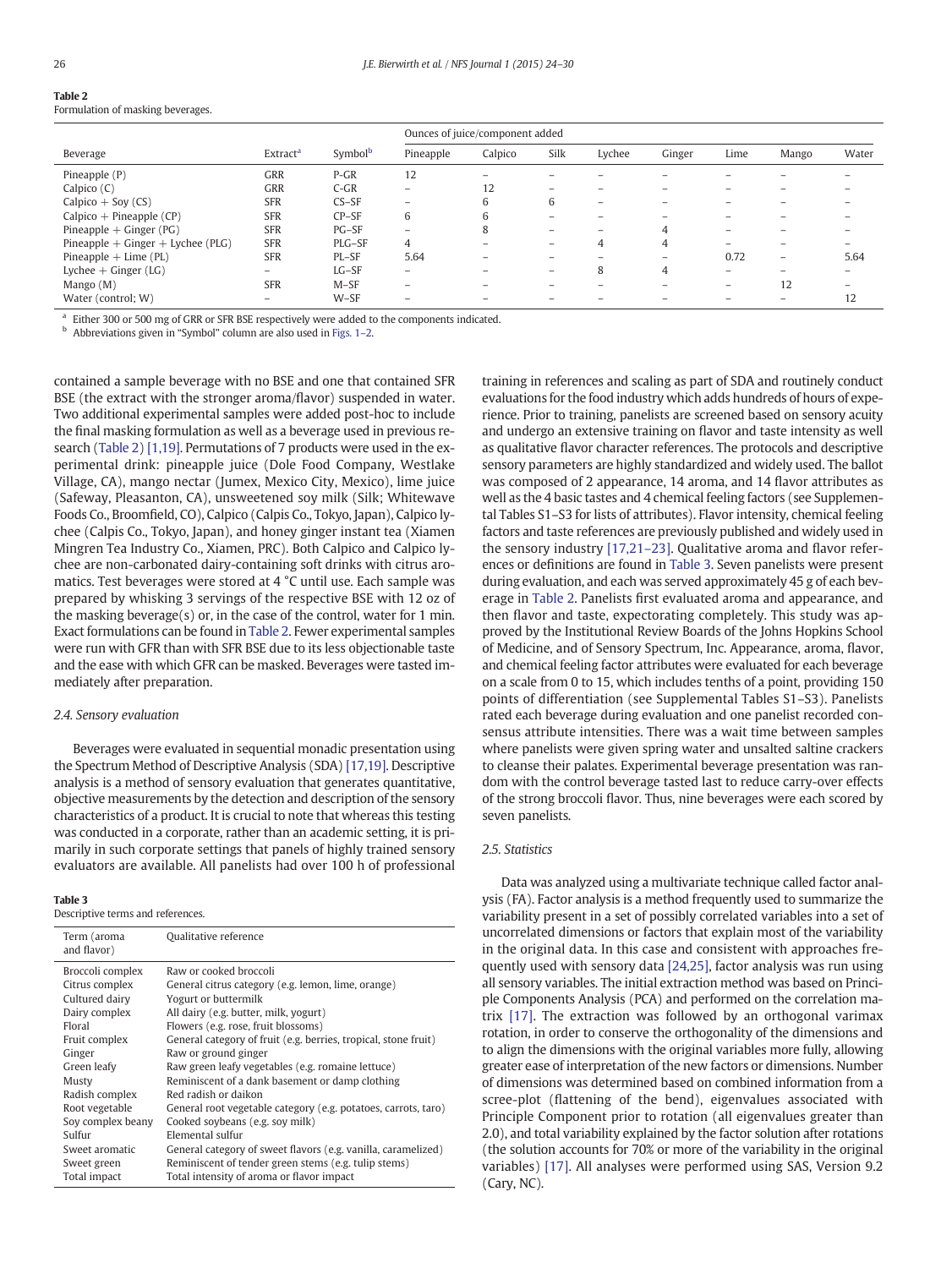#### <span id="page-4-0"></span>3.1. Preliminary screening

Preliminary sensory screening ([Table 1](#page-2-0)) was limited to simple evaluation of each food product's masking efficacy (effective, partially effective, and not effective) and anticipated consumer and study subject acceptability (low, moderate, high). Coconut juice, green tea, grass jelly, and mango were judged to be ineffective at masking one or both of the extract types. Testing of the pudding and mochi samples was discontinued due to perceived impracticality of using these formulations in the most immediate planned clinical trial (in a rural China setting). Soursop and tamarind were also excluded from further testing due to low anticipated acceptability outside of Asia, and have a low likelihood of being widely embraced in clinical trials. Pineapple juice, soy milk, honey ginger tea, Calpico lychee beverage, and Calpico beverage were identified as feasible vehicles for second stage testing. Based on the success of citrus flavors in Calpico, lime juice was included in the analysis as well, and formulations of these masking beverages are in [Table 2.](#page-3-0) Results were compared against the efficacy of mango juice, a masking beverage previously used in clinical trials [\[1,4,6\].](#page-6-0)

#### Table 4

Factor loadings of sensory attributes by dimension. Bolded data represent sensory attributes that load negatively ( $\le$  -0.60) or positively ( $\ge$  0.60) on a dimension. Total variability explained  $= 73%$ .

|                                | Dimension 1 | Dimension 2 | Dimension 3 | Dimension 4 |
|--------------------------------|-------------|-------------|-------------|-------------|
| Attributes <sup>a</sup>        | (Broccoli)  | (Ginger)    | (Soy/bean)  | (Citrus)    |
| % variability explained        | 25%         | 20%         | 16%         | 12%         |
| Radish complex flavb           | 0.92        | 0.04        | 0.12        | 0.04        |
| amt vis particles <sup>c</sup> | 0.90        | $-0.07$     | 0.04        | 0.10        |
| Broccoli complex flav          | 0.86        | $-0.33$     | 0.19        | $-0.23$     |
| Broccoli complex               | 0.83        | $-0.27$     | 0.31        | $-0.21$     |
| Total aroma                    | 0.83        | 0.44        | 0.08        | 0.04        |
| <b>Bitter</b>                  | 0.72        | 0.28        | $-0.35$     | 0.43        |
| Musty                          | 0.68        | $-0.30$     | 0.05        | $-0.26$     |
| Total impact                   | 0.66        | 0.52        | $-0.14$     | 0.09        |
| Green leafy flav               | 0.65        | 0.00        | $-0.08$     | $-0.38$     |
| Sulfur                         | 0.57        | $-0.32$     | 0.43        | 0.00        |
| Green leafy                    | 0.56        | 0.03        | 0.13        | $-0.41$     |
| Radish complex                 | 0.53        | 0.06        | 0.47        | 0.17        |
| Sweet                          | $-0.60$     | 0.31        | 0.03        | $-0.05$     |
| Ginger                         | $-0.06$     | 0.89        | $-0.29$     | 0.09        |
| <b>Burn</b>                    | 0.38        | 0.81        | 0.01        | 0.32        |
| Heat                           | 0.17        | 0.77        | $-0.32$     | $-0.06$     |
| Floral                         | $-0.27$     | 0.72        | $-0.04$     | 0.03        |
| Floral flav                    | $-0.16$     | 0.70        | $-0.11$     | 0.09        |
| Nasal pungency                 | $-0.15$     | 0.65        | 0.16        | $-0.05$     |
| Sweet aromatic flav            | $-0.37$     | 0.65        | $-0.01$     | 0.01        |
| Cultured dairy                 | $-0.54$     | $-0.55$     | $-0.11$     | 0.28        |
| Sweet green                    | $-0.54$     | $-0.55$     | $-0.11$     | 0.28        |
| Dairy complex                  | $-0.54$     | $-0.55$     | $-0.11$     | 0.28        |
| Sweet aromatic                 | $-0.07$     | 0.00        | 0.96        | $-0.02$     |
| Soy complex beany flav         | $-0.07$     | 0.00        | 0.96        | $-0.02$     |
| Soy complex beany              | $-0.07$     | 0.00        | 0.96        | $-0.02$     |
| Root vegetable                 | 0.33        | $-0.18$     | 0.76        | $-0.23$     |
| Sulfur flav                    | 0.24        | $-0.13$     | 0.54        | 0.02        |
| Sour                           | $-0.20$     | $-0.29$     | $-0.54$     | 0.48        |
| Astringency                    | $-0.12$     | 0.24        | 0.01        | 0.90        |
| Citrus complex                 | $-0.30$     | $-0.51$     | $-0.28$     | 0.70        |
| Fruit complex                  | $-0.11$     | 0.38        | $-0.49$     | 0.69        |
| Citrus                         | $-0.37$     | $-0.57$     | $-0.19$     | 0.63        |
| Fruit complex flav             | $-0.33$     | $-0.04$     | $-0.24$     | $-0.44$     |
| Ginger flav                    | $-0.40$     | 0.53        | $-0.36$     | $-0.58$     |
| Salt                           | 0.00        | 0.00        | 0.00        | 0.00        |

<sup>a</sup> Abbreviations used in this column appear also on [Figs. 1 and 2.](#page-5-0) These are the descriptive terms used by sensory panelists.

 $b$  flav' — flavor.

 $\epsilon$  amt vis particles' — amount of visible particles (turbidity).

#### 3.2. Sensory analysis results

The consensus data for each sample's aroma, flavor/taste, and chemical feeling factor attributes are found in Supplementary Tables S1, S2, and S3, respectively. These data were analyzed by factor analysis (based upon Principal Component Analysis). A desirable factor analysis solution will usually explain at least 70% of the original variability in the data set [\[26\]](#page-7-0). Based on examination of the scree plot of eigenvalues (data not shown), a four-factor solution was selected that accounted for 73% of the sample set variability. Accordingly, Dimensions 1, 2, 3, and 4 account for 25%, 20%, 16%, and 12% of overall variability respectively (Table 4). Along with total percent of the variability explained, Table 4 highlights factor loadings for each of the original variable along each of the new dimensions. Factor loadings represent a measure of the degree to which an attribute is associated with a specific dimension. They are statistically determined numerical values between  $-1.0$ and 1.0 (very much like a correlation coefficient). An attribute is referred to as "loading" on a dimension if it has a score  $>0.6$  (positively loaded) or < −0.6 (negatively loaded). Dimension 1 has high positive loading of the attributes broccoli flavor, green leafy flavor, musty and sulfur aroma, and bitter taste and strongly negative loading of sweet taste and will be subsequently referred to as the "broccoli dimension". Dimension 2 is characterized by ginger aroma, heat, burn, and nasal pungency and will be subsequently referred to as the "ginger dimension". Dimension 3 is characterized by root vegetable aroma soy/bean flavor and aroma, and sweet aroma and will be subsequently referred to as the "soy/root dimension". Dimension 4 is characterized by citrus and fruit (tropical) flavors and will be subsequently referred to as the "citrus dimension".

Two selected maps, resulting from the factor analysis, demonstrate the quality of the associations of the broccoli and ginger dimensions [\(Fig. 1\)](#page-5-0) and of the broccoli and citrus dimensions [\(Fig. 2\)](#page-5-0). Vectors (primarily beverages) high in the ginger dimension were positively associated with some broccoli attributes and negatively associated with others [\(Fig. 1](#page-5-0) and [Table 5](#page-6-0)), however panelists noted that ginger-containing SFR samples had less noticeable daikon or radish flavor. Vectors with attributes highest in citrus dimension are mid-range to low in the broccoli dimension [\(Fig. 2\)](#page-5-0). Samples with high overall soy/root attributes also tend to have higher factor loadings for broccoli attributes.

Of the samples tested, the two GRR samples had lower loading scores on Dimension 1, the "broccoli dimension", than any of the SFR samples (Pineapple,  $-0.68$ ; Calpico  $-0.90$ ). Amongst the SFR samples the lychee–ginger (LG–SF) and calpico–soy (CS–SF) had the lowest loading scores along the broccoli dimension,  $-0.01$  and  $-0.12$  respectively. The pineapple–lime sample (PL–SF) had a loading score of 0.04 as compared to the mango (0.46) and water (1.00). Pineapple juice alone did the best job in masking attributes associated with broccoli complex (P-GR) [\(Fig. 1](#page-5-0) and [Table 5\)](#page-6-0), however it was ineffective at masking the SFR and was dropped after the preliminary screening. On the other hand, juices containing ginger (PG, PLG, CG, LG) were all effective in masking the radish components and its heat/burn association [\(Fig. 1](#page-5-0) and [Table 5\)](#page-6-0). The fact that attributes which load well on the citrus/ dairy dimension do not load well on the broccoli dimension, and that the converse is true, is illustrated in [Fig. 2](#page-5-0) and [Table 5.](#page-6-0)

#### 4. Discussion

Rudimentary flavor masking uses desirable flavors like chocolate, vanilla, and strawberry to "drown" or overwhelm undesirable sensory characteristics by creating an exaggeratedly high awareness of the masking agent. However, this technique is, by-and-large unsuccessful since olfactory physiology permits the human sensory apparatus to detect the presence of many aromatics with exquisite sensitivity [\[20\]](#page-7-0), even in the presence of much stronger odors [\[17\]](#page-7-0). One of the most promising recent technologies in food science has focused on microencapsulation or binding as a way of eliminating these "undesirable" aromatics. Such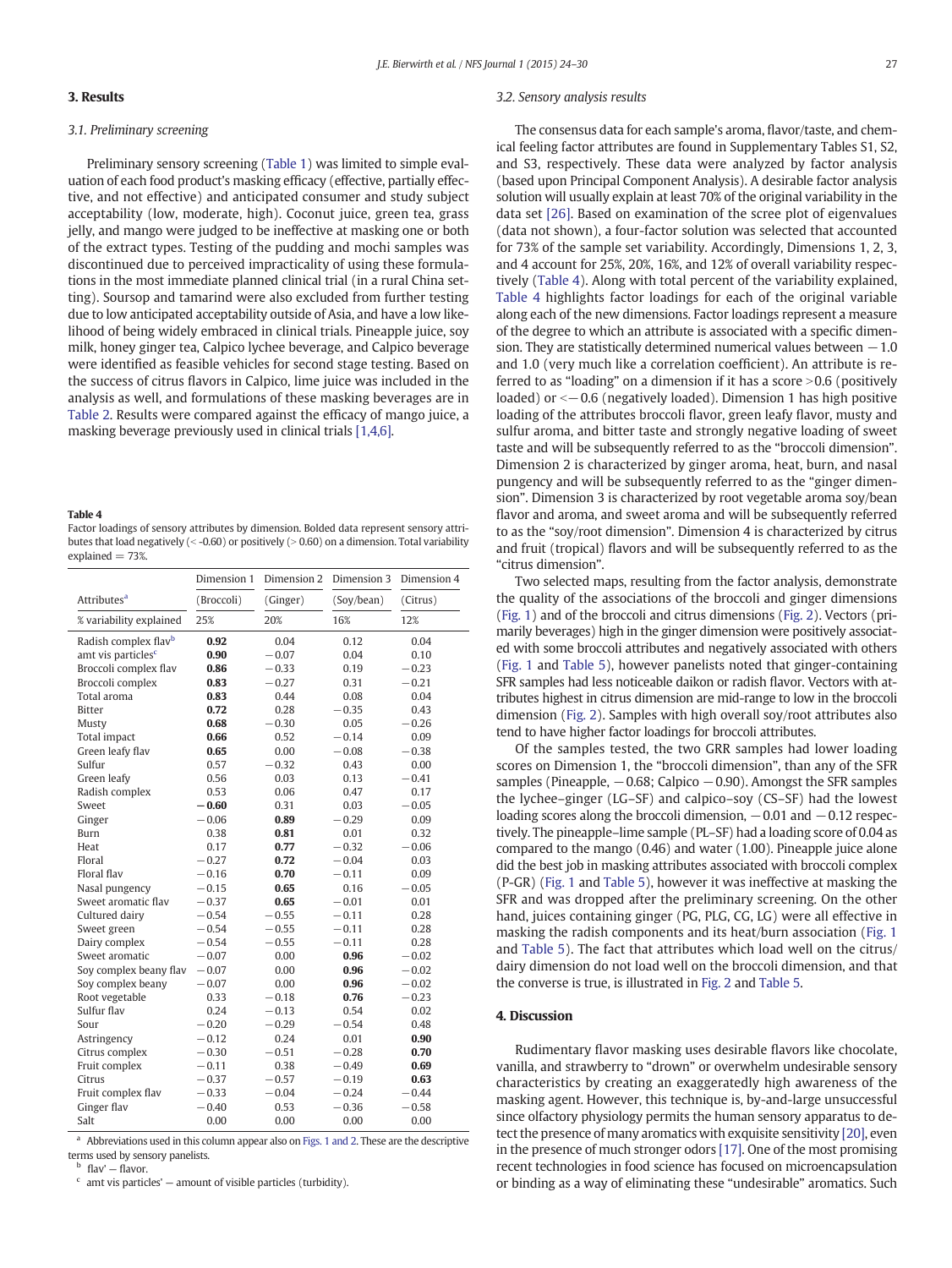<span id="page-5-0"></span>

Fig. 1. Location of test beverages ( $\bullet$ ) in a grid plotting sensory attributes ( $\Box$ ) of broccoli (Dimension 1) vs. ginger (Dimension 2). Symbols (see also [Table 1\)](#page-2-0) are: P — pineapple, C — calpico, CS — calpico + soy, CP — calpico + pineapple, PG — pineapple + ginger, PLG — pineapple + ginger/lychee, PL — pineapple + lime, LG — lychee + ginger, M — mango, W — water; addition of either glucoraphanin-rich BSE (GR) or sulforaphane-rich BSE (SF) to beverages is indicated.

solutions are not appropriate for clinical trials though, due to their unknown potential to attenuate target bioavailability and efficacy. The initial decision to use mango juice as a carrier and masking agent for BSE was based on the perception that the flavor was popular in the target populations for a number of clinical trials, however pairing of mango and broccoli flavors was not adequately accounted for. Proper flavor masking must pair broccoli with desirable complementary flavors. Often in sensory science, particularly descriptive analysis, many of the attributes that are measured can be correlated with one another. Factor analysis uncovers a new set of uncorrelated latent variables, called "factors", based on the original set attributes. It is commonly used in sensory science and social sciences to simplify larger data sets from questionnaires or ballots.

This study shows that pineapple juice alone effectively masks a large portion of the broccoli flavor characteristics, as illustrated graphically by the very negative scoring (low loading) in Dimension 1 of P–GR as shown in Fig. 1. However, pineapple juice is not as successful in masking the radish complex which is more dominant in the SFR samples, and more problematic from a clinical trial standpoint. In Dimension 2, samples with ginger have high factor loadings, suggesting that when adding ginger the radish flavor and chemical feeling factors may be attributed to the ginger, instead of the SFR BSE (Fig. 1 and [Table 4](#page-4-0)). No samples



Fig. 2. Location of test beverages ( $\bullet$ ) in a grid plotting sensory attributes ( $\Box$ ) of broccoli (Dimension 1) vs. citrus/dairy (Dimension 4). Symbols (see also [Table 1\)](#page-2-0) are: P - pineapple, C calpico, CS — calpico + soy, CP — calpico + pineapple, PG — pineapple + ginger, PLG — pineapple + ginger/lychee, PL — pineapple + lime, LG — lychee + ginger, M — mango, W — water; addition of either glucoraphanin-rich BSE (GR) or sulforaphane-rich BSE (SF) to beverages is indicated.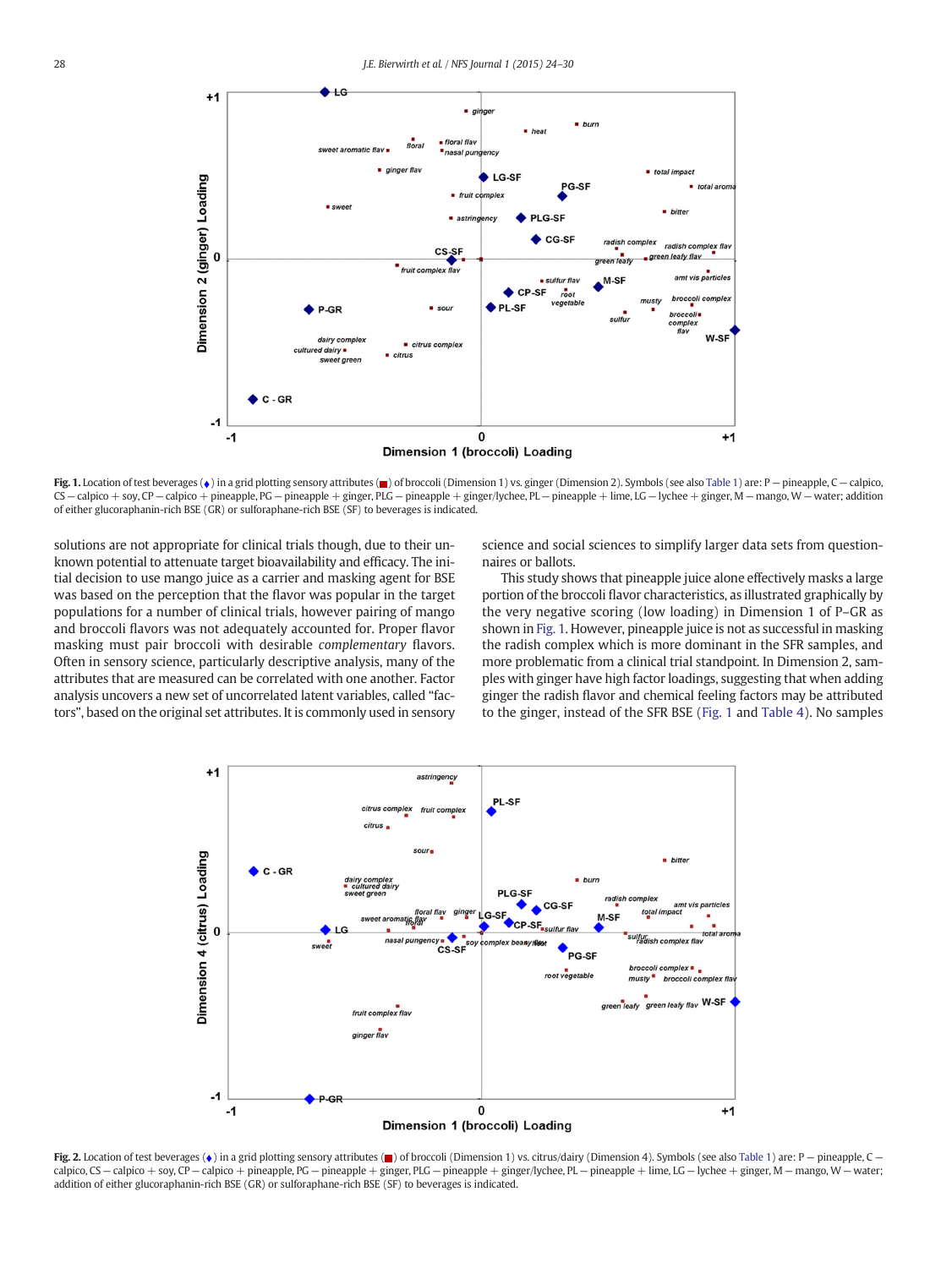#### <span id="page-6-0"></span>Table 5

Factor scores for the four dimensions accounting for greatest overall variability (73%), based upon scree plot of eigenvalues

| Sample <sup>a</sup> | Dimension 1 | Dimension 2 | Dimension 3 | Dimension 4 |
|---------------------|-------------|-------------|-------------|-------------|
| $P - GR$            | $-0.68$     | $-0.30$     | $-0.18$     | $-1.00$     |
| $C - GR$            | $-0.90$     | $-0.84$     | $-0.12$     | 0.37        |
| $CS-SF$             | $-0.12$     | $-0.01$     | 1.00        | $-0.03$     |
| $CP-SF$             | 0.11        | $-0.20$     | $-0.07$     | 0.06        |
| $PG-SF$             | 0.32        | 0.38        | $-0.26$     | $-0.09$     |
| $CG-SF$             | 0.22        | 0.12        | $-0.14$     | 0.13        |
| PLG-SF              | 0.16        | 0.25        | $-0.15$     | 0.17        |
| $LG-SF$             | 0.01        | 0.49        | $-0.05$     | 0.04        |
| LG                  | $-0.62$     | 1.00        | $-0.02$     | 0.02        |
| $W-SF$              | 1.00        | $-0.43$     | $-0.03$     | $-0.42$     |
| $M-SF$              | 0.46        | $-0.17$     | 0.13        | 0.03        |
| PL-SF               | 0.04        | $-0.29$     | $-0.13$     | 0.73        |

Sample designations: P — pineapple, C — calpico, CS — calpico + soy, CP — calpico + pineapple, PG — pineapple + ginger, PLG — pineapple + ginger/lychee, PL — pineapple + lime, LG — lychee + ginger, M — mango, W — water; addition of either glucoraphanin-rich BSE (GR) or sulforaphane-rich BSE (SF) to beverages is indicated.

were perceived to be high in both citrus and broccoli/radish flavors, raising interest in further investigation of the utility of other citrus flavors in such a misattribution strategy. These flavors, as one would expect with successful misattribution, might be mutually exclusive so that consumers would either perceive the flavors as "broccoli" or completely attribute them to "citrus".

Flavor attribution, the process of mentally assigning perceived aromatics to a specific ingredient source, can be as important as true flavor masking [\[21\]](#page-7-0). As discussed previously, it may be impossible to ever truly hide the sensory characteristics of an unpalatable additive. This may work in one's favor, however, if one can successfully reassign the distasteful characteristic to an acceptable/positive- rather than a negative source (perceived as off-note). For example, masking the pungency of radish flavor using ginger may cause subjects to mentally reassign the pungency from the radish (the negatively perceived source) to that of the ginger (an acceptable and positive source). This phenomenon, termed 'flavor misattribution', can be used to mask the source of a flavor, rather than the flavor itself. Mango has very little aromatic similarity to broccoli and thus adding the broccoli flavor (BSE), to mango juice may create either an exaggerated awareness of the broccoli flavor, or a perception of spoilage or off-flavors in the mango. Pineapple and citrus (an aromatic in the Calpico and lychee beverages) are two flavors in which the bitter or leafy green notes of broccoli might be expected and accepted. In fact, others have noted the utility of furaneol, a component of the pineapple flavor, in masking grass-like and earthy aromatics such as those found in broccoli [\[22\]](#page-7-0). Ginger and daikon share the chemical feeling factors of nasal pungency and heat/burn, thus the daikon flavor may be adequately masked if its pungency can be misattributed to the presence of ginger in a beverage.

There is a citrus component to the ginger flavor, and since lime also has green (stemmy/leafy) and citrus flavor components, it is a natural flavor fit in a misattribution masking strategy. Ginger and lime both share geraniol which imparts the citrus-like floral note [\[23\].](#page-7-0) In the case of the SFR samples, addition of lime paired with the heat/burn combines for an association reminiscent of ginger versus radish. The attraction of this approach is in finding flavors that are compatible or complimentary rather than drowning offending flavors with sugar or pungent aromatics. Based on the prevalence of lactose-intolerance amongst Asian populations, dairy-based beverages were judged not to be appropriate for the clinical trials that this study was initially designed to serve. Due to their low loading scores in the broccoli dimension, citrus flavors have great potential for use in future trials. Due to considerations outside the scope of this paper, ginger was rejected as an additive for the studies for which BSE was designated (it was the only one of the agents tested, which substantially induced the chemoprotective enzymes that were to be studied in the trial this study was initially designed to serve). However, ginger is a highly effective masking agent.

The combination of pineapple and lime juice (as described in [Table 2\)](#page-3-0) was thus taken to rural China where a 12 week, daily intervention was carried out in a cohort of 300 free-living individuals [\[7\].](#page-7-0) Since the juices are shelf-stable canned products, there were no issues with product stability; broccoli sprout powders were admixed with them at the study site, and daily doses could be frozen, or consumed directly with no change in perceived flavor-masking ability over the duration of the study. Analyses of broccoli sprout glucoraphanin and sulforaphane stability in juice samples (doses) performed many months later revealed no degradation of active ingredients.

#### 5. Conclusions

A limited sensory sampling of several beverages has identified beverages that effectively mask the sensory attributes of BSE. Care must be taken when pairing ingredients for Western palates vs. East Asian palates since such pairings have been shown to be very region-specific [\[18\]](#page-7-0). This analysis may also prove useful to larger interventions and epidemiological studies in which compliance with a prescribed diet (e.g. broccoli) cannot be strictly controlled. Other future benefits of such a novel flavor-misattribution approach could include the design of more palatable food products for disease prevention and increased health-span.

#### Abbreviations used

| <b>BSE</b> | broccoli sprout extract      |
|------------|------------------------------|
| FA         | factor analysis              |
| <b>PCA</b> | principal component analysis |
| GRR        | glucoraphanin-rich           |
| <b>CER</b> | culforanhane-rich            |

sulforaphane-rich

#### Conflicts of interest

None.

#### Acknowledgements

We are grateful for funding provided by The Lewis B. and Dorothy Cullman Foundation; USPHS grants P01 ES0906052, R01 CA39416, R01CA93780; and an MHS/RD International Health Internship provided to JEB by Sensory Spectrum, LLC. Assistance was also provided by AR Krogmann, TW Kensler, PA Egner, KH Kensler, Y Koelliker, KK Stephenson, and KL Wade.

### Appendix A. Supplementary data

Supplementary data to this article can be found online at [http://dx.](http://dx.doi.org/10.1016/j.nfs.2015.07.001) [doi.org/10.1016/j.nfs.2015.07.001](http://dx.doi.org/10.1016/j.nfs.2015.07.001).

#### References

- [1] [J.W. Fahey, P. Talalay, T.W. Kensler, Notes from the](http://refhub.elsevier.com/S2352-3646(15)30006-7/rf0005) field: "green" chemoprevention [as frugal medicine, Cancer Prev. Res. 5 \(2\) \(2012\) 179](http://refhub.elsevier.com/S2352-3646(15)30006-7/rf0005)–188.
- [2] [D. Taubert, R. Roesen, C. Lehmann, N. Jung, E. Schomig, Effects of low habitual cocoa](http://refhub.elsevier.com/S2352-3646(15)30006-7/rf0010) [intake on blood pressure and bioactive nitric oxide: a randomized controlled trial,](http://refhub.elsevier.com/S2352-3646(15)30006-7/rf0010) [JAMA 298 \(1\) \(2007\) 49](http://refhub.elsevier.com/S2352-3646(15)30006-7/rf0010)–60.
- [3] [T. Bunupuradah, S. Wannachai, A. Chuamchaitrakool, J. Intasan, T. Nuchapong, W.](http://refhub.elsevier.com/S2352-3646(15)30006-7/rf0015) [Neiss, K. Kramm, C. Pancharoen, D. Burger, J. Ananworanich, Use of taste-masking](http://refhub.elsevier.com/S2352-3646(15)30006-7/rf0015) [product, FLAVORx, to assist Thai children to ingest generic antiretrovirals, AIDS](http://refhub.elsevier.com/S2352-3646(15)30006-7/rf0015) [Res. Ther. 3 \(1\) \(2006\) 30](http://refhub.elsevier.com/S2352-3646(15)30006-7/rf0015).
- [4] [P. Egner, J.G. Chen, J.B. Wang, Y. Wu, Y. Sun, J.H. Lu, J. Zhu, Y.H. Zhang, Y.S. Chen, M.D.](http://refhub.elsevier.com/S2352-3646(15)30006-7/rf0020) [Friesen, L.P. Jacobson, A. Muñoz, D. Ng, G.S. Qian, Y.R. Zhu, T.Y. Chen, N.P. Botting, Q.](http://refhub.elsevier.com/S2352-3646(15)30006-7/rf0020) [Zhang, J.W. Fahey, P. Talalay, J.D. Groopman, T.W. Kensler, Bioavailability of sulfo](http://refhub.elsevier.com/S2352-3646(15)30006-7/rf0020)[raphane from two broccoli sprout beverages: results of a short-term cross-over clin](http://refhub.elsevier.com/S2352-3646(15)30006-7/rf0020)[ical trial in Qidong, China, Cancer Prev. Res. 4 \(3\) \(2011\) 384](http://refhub.elsevier.com/S2352-3646(15)30006-7/rf0020)–395.
- [5] [T.W. Kensler, J.-G. Chen, P.A. Egner, J.W. Fahey, L.P. Jacobson, K.K. Stephenson, X. Ye,](http://refhub.elsevier.com/S2352-3646(15)30006-7/rf0025) [J.L. Coady, J.-B. Wang, Y. Wu, Y. Sun, Q.-N. Zhang, B.-C. Zhang, Y.-R. Zhu, G.-S. Qian,](http://refhub.elsevier.com/S2352-3646(15)30006-7/rf0025) [S.G. Carmella, S.S. Hecht, L. Benning, S.J. Gange, J.D. Groopman, P. Talalay, Effects of](http://refhub.elsevier.com/S2352-3646(15)30006-7/rf0025) [glucosinolate-rich broccoli sprouts on urinary levels of a](http://refhub.elsevier.com/S2352-3646(15)30006-7/rf0025)flatoxin-DNA adducts and [phenalthrene tetraols in a randomized clinical trial in He Zuo Township, Qidong,](http://refhub.elsevier.com/S2352-3646(15)30006-7/rf0025)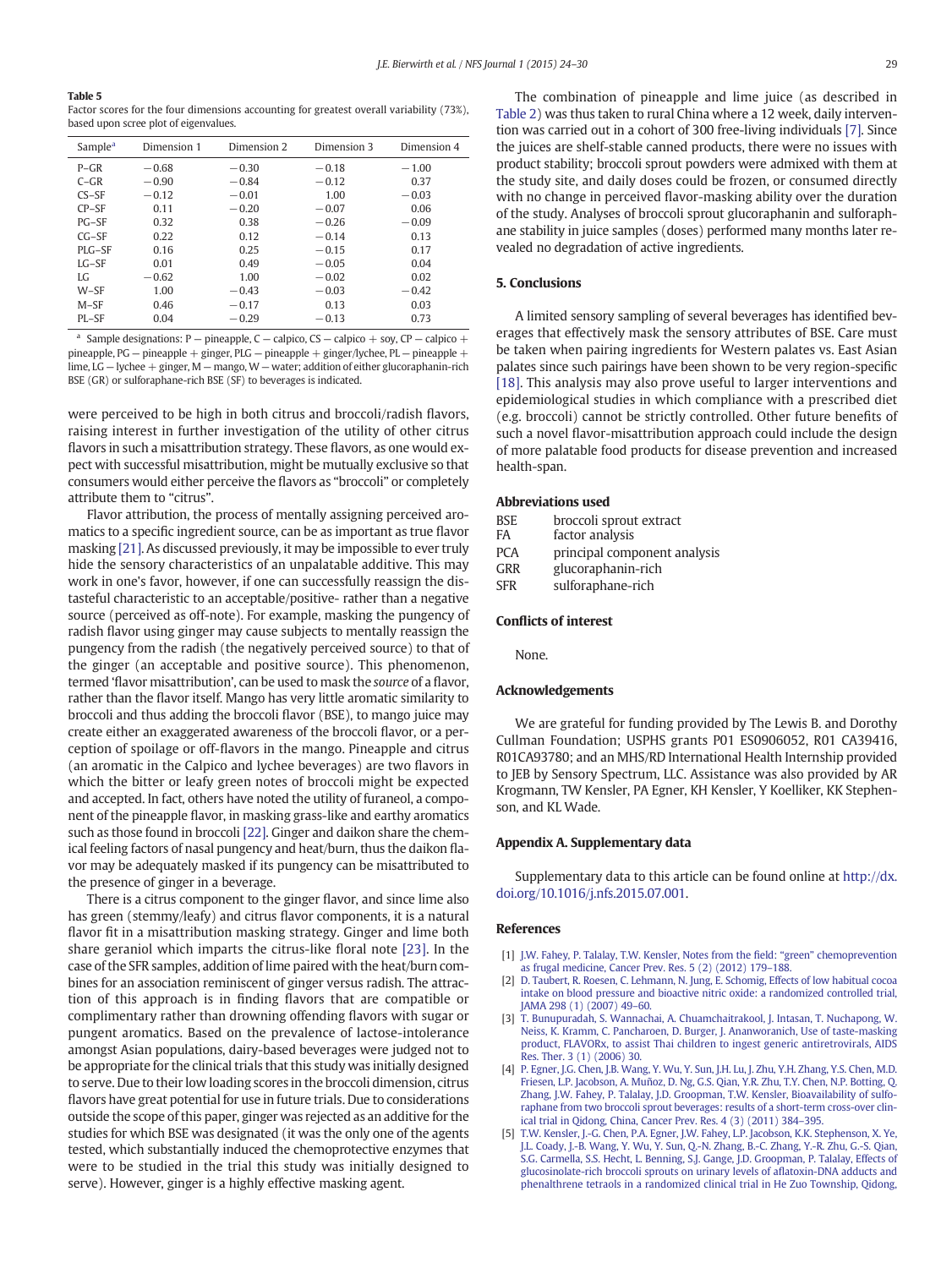<span id="page-7-0"></span>[Peoples Republic of China, Cancer Epidemiol. Biomarkers Prev. 14 \(11\) \(2005\)](http://refhub.elsevier.com/S2352-3646(15)30006-7/rf0025) [2605](http://refhub.elsevier.com/S2352-3646(15)30006-7/rf0025)–2613.

- [6] [T.W. Kensle, D. Ng, S.G. Carmella, M. Chen, L.P. Jacobson, A. Muñoz, P.A. Egner, J.G.](http://refhub.elsevier.com/S2352-3646(15)30006-7/rf0105) [Chen, G.S. Qian, T.Y. Chen, J.W. Fahey, P. Talalay, J.D. Groopman, J.-M. Yuan, S.S.](http://refhub.elsevier.com/S2352-3646(15)30006-7/rf0105) [Hecht, Modulation of the metabolism of airborne pollutants by glucoraphanin-rich](http://refhub.elsevier.com/S2352-3646(15)30006-7/rf0105) [and sulforaphane-rich broccoli sprout beverages in Qidong, China, Carcinogenesis](http://refhub.elsevier.com/S2352-3646(15)30006-7/rf0105) [33 \(1\) \(2012\) 101](http://refhub.elsevier.com/S2352-3646(15)30006-7/rf0105)–107.
- [7] [P.A. Egner, J.-G. Chen, A.T. Zarth, D.K. Ng, J.-B. Wang, K.H. Kensler, L.P. Jacobson, A.](http://refhub.elsevier.com/S2352-3646(15)30006-7/rf0110) [Muñoz, J.L. Johnson, J.D. Groopman, J.W. Fahey, P. Talalay, J. Zhu, T.-Y. Chen, G.-S.](http://refhub.elsevier.com/S2352-3646(15)30006-7/rf0110) [Qian, S.G. Carmella, S.S. Hecht, T.W. Kensler, Rapid and sustainable detoxication of](http://refhub.elsevier.com/S2352-3646(15)30006-7/rf0110) [airborne pollutants by broccoli sprout beverage: results of a randomized clinical](http://refhub.elsevier.com/S2352-3646(15)30006-7/rf0110) [trial in China, Cancer Prev. Res. 7 \(8\) \(2014\) 813](http://refhub.elsevier.com/S2352-3646(15)30006-7/rf0110)–823.
- [8] [K. Singh, S.L. Connors, E.A. Macklin, K.D. Smith, J.W. Fahey, P. Talalay, A.W.](http://refhub.elsevier.com/S2352-3646(15)30006-7/rf0035) [Zimmerman, Sulforaphane treatment of autism spectrum disorder \(ASD\), Proc.](http://refhub.elsevier.com/S2352-3646(15)30006-7/rf0035) [Natl. Acad. Sci. U. S. A. 111 \(43\) \(2014\) 15550](http://refhub.elsevier.com/S2352-3646(15)30006-7/rf0035)–15555.
- [9] [D. Heber, Z. Li, M. Garcia-Lloret, A.M. Wong, T.Y. Lee, G. Thames, M. Krak, Y. Zhang, A.](http://refhub.elsevier.com/S2352-3646(15)30006-7/rf0040) [Nel, Sulforaphane-rich broccoli sprout extract attenuates nasal allergic response to](http://refhub.elsevier.com/S2352-3646(15)30006-7/rf0040) [diesel exhaust particles, Food Funct. 2014 \(5\) \(1975\) 35](http://refhub.elsevier.com/S2352-3646(15)30006-7/rf0040)–41.
- [10] J.J. Alumkal, R. Slottke, J. Schwartzman, G. Cherala, M. Munar, J.N. Graff, T.A. Beer, C.A. Ryan, D.R. Koop, A. Gibbs, L. Gao, J.F. Flamiatos, E. Tucher, R. Kleinschmidt, M. Mori, A phase II study of sulforaphane-rich broccoli sprout extracts in men with recurrent prostate cancer, Investig. New Drugs (2014), http://dx.doi.org/[10.1007/s10637-](http://dx.doi.org/10.1007/s10637-014-0189-z) [014-0189-z](http://dx.doi.org/10.1007/s10637-014-0189-z).
- [11] [M.J. Nagtegaal, J.J. Swen, L.M. Hanff, K.J.M. Schimmel, H.-J. Guchelaar, Pharmacoge](http://refhub.elsevier.com/S2352-3646(15)30006-7/rf0045)[netic of taste: turning bitter pills sweet? Pharmacogenomics 15 \(1\) \(2014\)](http://refhub.elsevier.com/S2352-3646(15)30006-7/rf0045) [111](http://refhub.elsevier.com/S2352-3646(15)30006-7/rf0045)–119.
- [12] [L. Martin, D. Zarn, A. Hansen, W. Wimser, V. Mazurak, Food products as vehicles for](http://refhub.elsevier.com/S2352-3646(15)30006-7/rf0050) [n-3 fatty acid supplementation, Can. J. Diet. Pract. Res. 69 \(4\) \(2008\) 203](http://refhub.elsevier.com/S2352-3646(15)30006-7/rf0050)–207.
- [13] N. Shet, I. Vaidya, Taste masking: a pathfi[nder for bitter drugs, Int. J. Pharm. Sci. Rev.](http://refhub.elsevier.com/S2352-3646(15)30006-7/rf0120) [Res. 18 \(2\) \(Jan-Feb 2013\) 1](http://refhub.elsevier.com/S2352-3646(15)30006-7/rf0120)–12 (No 1).
- [14] [T. Luckow, V. Sheehan, G. Fitzgerald, C. Delahunty, Exposure, health information and](http://refhub.elsevier.com/S2352-3646(15)30006-7/rf0055) fl[avour-masking strategies for improving the sensory quality of probiotic juice, Ap](http://refhub.elsevier.com/S2352-3646(15)30006-7/rf0055)[petite 47 \(3\) \(2006\) 315](http://refhub.elsevier.com/S2352-3646(15)30006-7/rf0055)–323.
- [15] [W.F. Dove, Developing food acceptance research, Science 103 \(2668\) \(1946\)](http://refhub.elsevier.com/S2352-3646(15)30006-7/rf0060) 187–[190.](http://refhub.elsevier.com/S2352-3646(15)30006-7/rf0060)
- [16] [R.M. Pangborn, Sensory evaluation of food: a look backward and forward, Food](http://refhub.elsevier.com/S2352-3646(15)30006-7/rf0065) [Technol. 18 \(1964\) 1309](http://refhub.elsevier.com/S2352-3646(15)30006-7/rf0065).
- [17] [M. Meilgaard, T. Carr, G. Civille, Sensory Evaluation Techniques, 4th ed. CRC Press,](http://refhub.elsevier.com/S2352-3646(15)30006-7/rf0125) [Boca Raton, FL, 2007.](http://refhub.elsevier.com/S2352-3646(15)30006-7/rf0125)
- [18] Y.-Y. Ahn, S.E. Ahnert, J.P. Bagrow, A.-L. Barabasi, Flavor network and the principles of food pairing, Sci. Rep. 1 (2011) 196, http://dx.doi.org[/10.1038/srep00196](http://dx.doi.org/10.1038/srep00196).
- [19] [G.V. Civille, K.N. Oftedal, Sensory evaluation techniques](http://refhub.elsevier.com/S2352-3646(15)30006-7/rf0080) make "good for you" taste "good"[, Physiol. Behav. 107 \(4\) \(2012\) 598](http://refhub.elsevier.com/S2352-3646(15)30006-7/rf0080)–605.
- [20] [J.A. Gottfried, Central mechanisms of odour object perception, Nat. Rev. Neurosci. 11](http://refhub.elsevier.com/S2352-3646(15)30006-7/rf0085) [\(8\) \(2010\) 628](http://refhub.elsevier.com/S2352-3646(15)30006-7/rf0085)–641.
- [21] D.M. Small, B.G. Green, A proposed model of a flavor modality, in: M.M. Murray, M.T. Wallace (Eds.), The Neural Bases of Multisensory Processes, CRC Press, Boca Raton (FL), 2012 (Chapter 36, <http://www.ncbi.nlm.nih.gov/books/NBK92876/>).
- [22] [H. Lawless, H. Heymann, Sensory Evaluation of Food: Principles and Practices,](http://refhub.elsevier.com/S2352-3646(15)30006-7/rf0135) [Springer, Tokyo, 2009.](http://refhub.elsevier.com/S2352-3646(15)30006-7/rf0135)
- [23] O. Nishimura, Identifi[cation of the characteristic odorants in fresh rhizomes of gin](http://refhub.elsevier.com/S2352-3646(15)30006-7/rf0095)ger (Zingiber officinale [Roscoe\) using aroma extract dilution analysis and modi](http://refhub.elsevier.com/S2352-3646(15)30006-7/rf0095)fied multidimensional gas chromatography–[mass spectroscopy, J. Agric. Food Chem. 43](http://refhub.elsevier.com/S2352-3646(15)30006-7/rf0095) [\(1996\) 2941](http://refhub.elsevier.com/S2352-3646(15)30006-7/rf0095)–2945.
- [24] [J.F. Melleunet, R. Xiong, C.J. Findlay, Multivariate and Probabilistic Analysis of Senso](http://refhub.elsevier.com/S2352-3646(15)30006-7/rf0100)[ry Science Problems, First ed. Blackwell Publishing, IFT Press, 2007.](http://refhub.elsevier.com/S2352-3646(15)30006-7/rf0100)
- [25] [D.E. Johnson, Applied Multivariate Methods for Data Analysis, Duxbury Press:](http://refhub.elsevier.com/S2352-3646(15)30006-7/rf85000) [Brooks/Cole Publishing, 1998](http://refhub.elsevier.com/S2352-3646(15)30006-7/rf85000).
- [26] [A. Munoz, Relating Consumer Descriptive and Laboratory Data to Better Understand](http://refhub.elsevier.com/S2352-3646(15)30006-7/rf0145) [Consumer Responses, ASTM Manual series, MNL 30, 1997](http://refhub.elsevier.com/S2352-3646(15)30006-7/rf0145).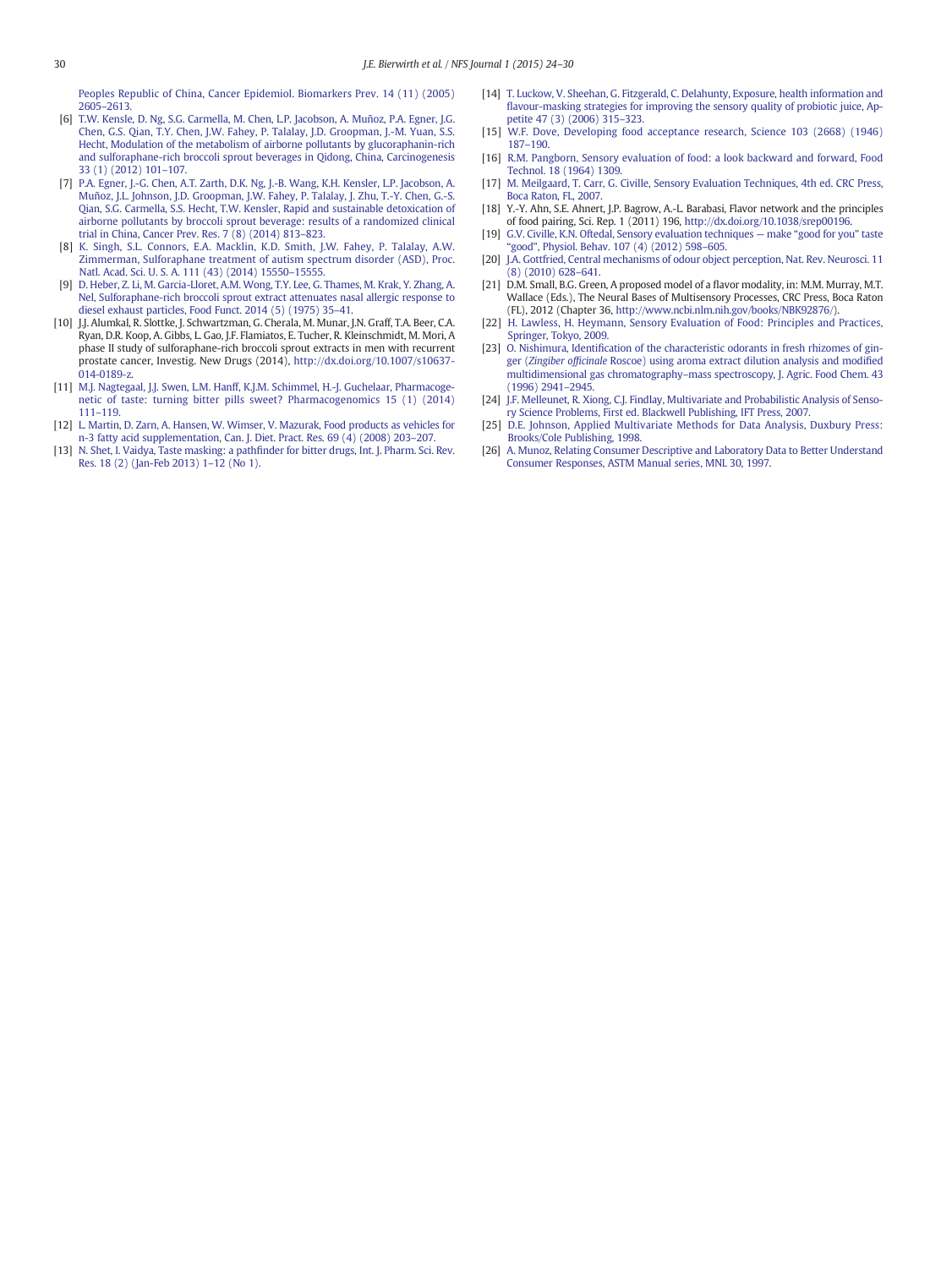Supplemental Appendix to:

Bierwirth et al., "Flavor misattribution: a novel approach to improving compliance and blinding in food-based clinical interventions"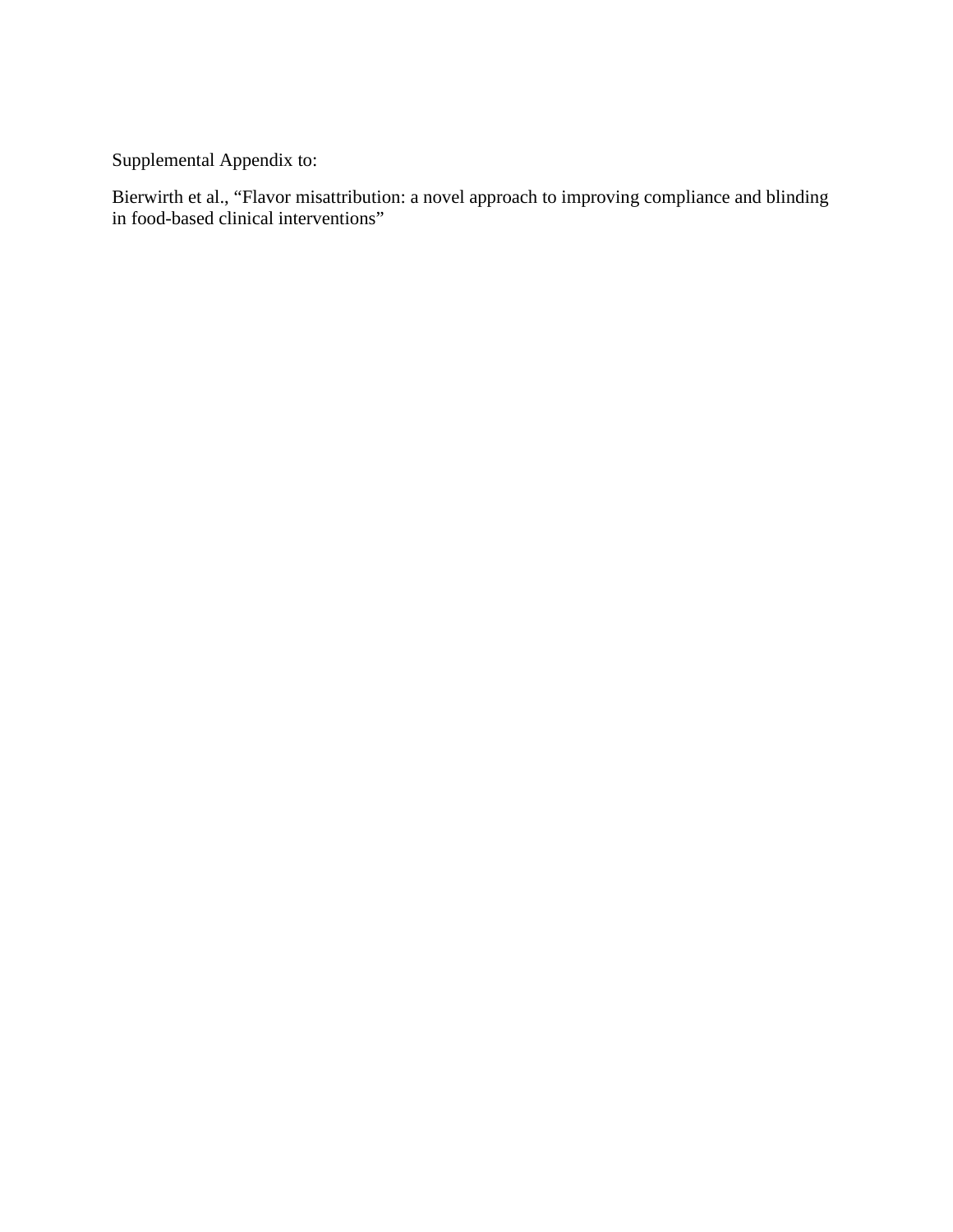| <b>Table S1.</b> Aroma attributes and consensus values from panel evaluation. |     |     |           |     |                |           |            |                |                |           |  |
|-------------------------------------------------------------------------------|-----|-----|-----------|-----|----------------|-----------|------------|----------------|----------------|-----------|--|
| Beverage                                                                      | P   | C   | CS        | СP  | PG             | CG        | <b>PLG</b> | LG             | LG             | W         |  |
| <b>Extract</b>                                                                | GR  | GR  | <b>SF</b> | SF  | <b>SF</b>      | <b>SF</b> | <b>SF</b>  | <b>SF</b>      | $\blacksquare$ | <b>SF</b> |  |
| Total aroma                                                                   | 6   | 5.5 |           | 6.5 | 7.5            | 7.2       | 7.5        | 7.8            |                | 8         |  |
| Broccoli complex                                                              | 0.8 | 0   | 2.5       | 1.5 | 2              |           |            | 0.8            | 0              | 4.5       |  |
| Green leafy                                                                   | 0.8 | 0   | 1.5       | 1.5 | $\overline{2}$ |           |            | 0.8            | 0              |           |  |
| Grassy/weedy                                                                  |     |     |           |     |                |           |            |                |                |           |  |
| Sulfur                                                                        |     |     |           |     |                |           | 0          | 0              | 0              | 1.5       |  |
| Radish complex                                                                |     |     | 2.5       | 1.5 | 0              | 2.5       | 2          | 2.2            | $\overline{0}$ | 1.5       |  |
| Root vegetable                                                                |     |     |           |     |                | $\Omega$  | 0          | 0              | 0              | 0.8       |  |
| Ginger                                                                        | 5.2 |     |           | 0   | 3.5            | 1.5       | 1.5        | $\overline{2}$ | 4              | 0         |  |
| <b>Fruit Complex</b>                                                          |     |     |           |     | 2.5            | 2.5       | 2.5        | 2              |                |           |  |
| Musty                                                                         |     |     |           |     |                |           | 0          | 0              | 0              | 1.5       |  |
| Citrus                                                                        |     | 3.5 |           |     |                |           |            | 0              | 0              |           |  |
| Soy complex/beany                                                             |     |     | 1.5       |     |                |           |            |                |                |           |  |
| <b>Sweet Aromatic</b>                                                         |     |     |           |     |                |           |            | 0              |                |           |  |
| Floral                                                                        |     |     |           |     |                |           | 0.8        | 1.5            |                |           |  |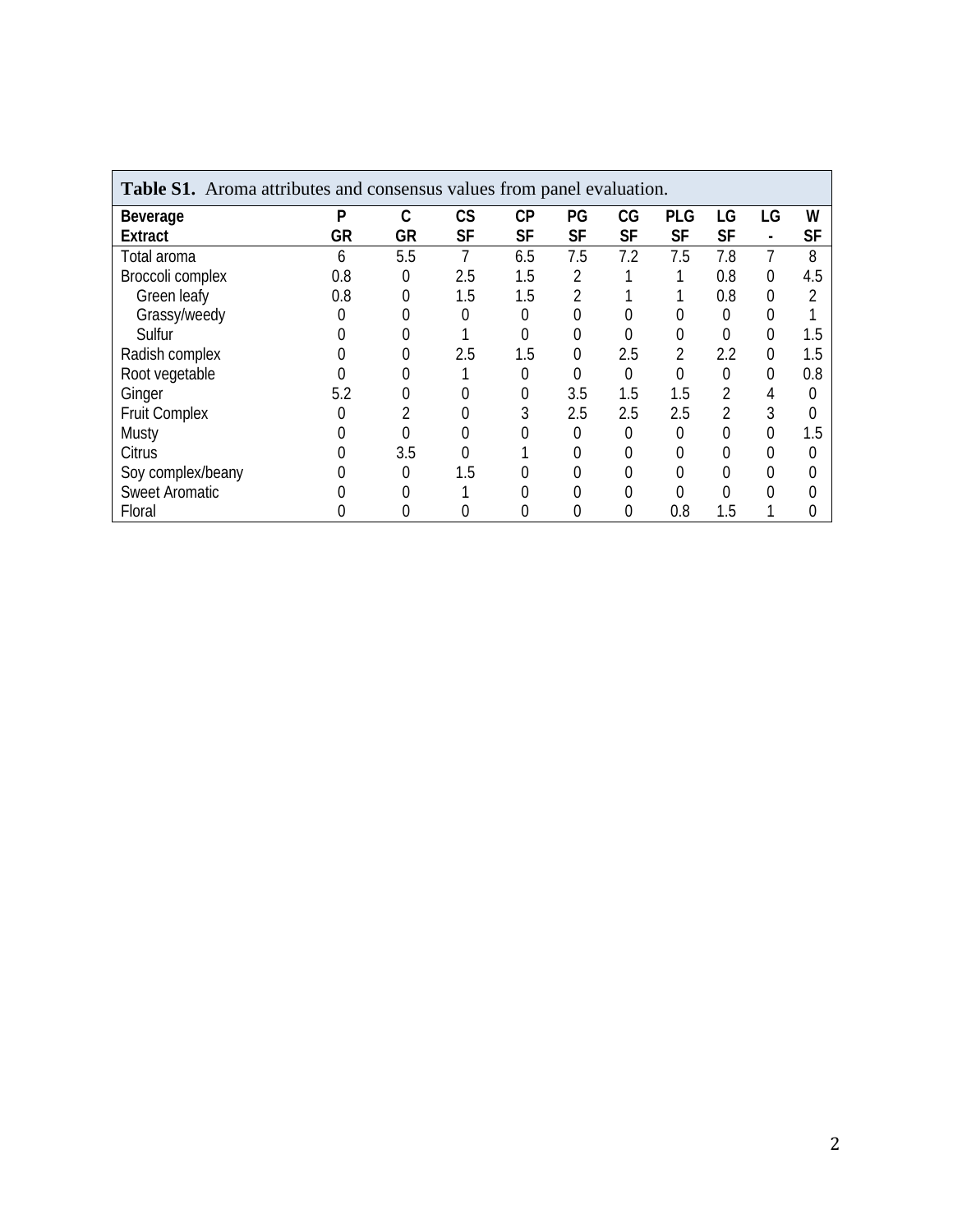| <b>Table S2.</b> Flavor and taste attributes and consensus values from panel evaluation. |      |                |                |                |                |                |                |                |                |     |  |  |  |
|------------------------------------------------------------------------------------------|------|----------------|----------------|----------------|----------------|----------------|----------------|----------------|----------------|-----|--|--|--|
| <b>Beverage</b>                                                                          | P    | C              | CS             | CP             | PG             | СG             | PLG            | LG             | LG             | W   |  |  |  |
| <b>Extract</b>                                                                           | GR   | GR             | <b>SF</b>      | <b>SF</b>      | SF             | <b>SF</b>      | <b>SF</b>      | SF             | $\overline{a}$ | SF  |  |  |  |
| Total impact                                                                             | 6.5  | 6              | 6.8            | 7              | 8              | 7.5            | 7.5            | 7.5            | 7              |     |  |  |  |
| Broccoli complex                                                                         | 0.8  | 0.5            | $\overline{2}$ | 2              | 1.8            | 1.5            | 1.5            | 0.8            | 0              | 4.5 |  |  |  |
| green leafy                                                                              | 0.8  | $\overline{0}$ | 1              | 1.5            | 1.8            | 1.5            | 1.5            | 0.8            | 0              | 2.5 |  |  |  |
| sweet green                                                                              | 0    | 0.5            | 0              | $\overline{0}$ | $\overline{0}$ | 0              | 0              | 0              | 0              | 0   |  |  |  |
| grassy/weedy                                                                             | 0    | $\overline{0}$ | 0              | $\overline{0}$ | $\overline{0}$ | 0              | 0              | 0              | 0              | 2   |  |  |  |
| sulfur                                                                                   | 0    | $\overline{0}$ | 1              | 0.5            | $\overline{0}$ | $\overline{0}$ | 0              | 0              | 0              | 0   |  |  |  |
| Radish complex                                                                           | 0    | $\overline{0}$ | 1.5            | $\overline{2}$ | $\overline{2}$ | 1.5            | 1.5            | 2              | 0              | 2.5 |  |  |  |
| Ginger                                                                                   | 0    | $\overline{0}$ | $\overline{0}$ | $\overline{0}$ | 3              | 2.5            | 2.5            | 3              | 4              | 0   |  |  |  |
| Fruit complex                                                                            | 6    |                | 1.2            | 3              | $\overline{2}$ | $\overline{2}$ | 2.2            | 1.5            | 2              |     |  |  |  |
| Soy complex/beany                                                                        | 0    | 0              | 2.5            | 0              | $\overline{0}$ | $\overline{0}$ | $\overline{0}$ | 0              | 0              |     |  |  |  |
| Citrus complex                                                                           | 0    | 3              | $\overline{0}$ | 1              | $\Omega$       | 1.5            |                | 0              | 0              |     |  |  |  |
| Dairy Complex                                                                            | 0    | 1.5            | 0              | $\overline{0}$ | $\overline{0}$ | $\overline{0}$ | $\overline{0}$ | $\overline{0}$ | 0              |     |  |  |  |
| cultured dairy                                                                           | 0    | 1.5            | 0              | 0              | 0              | 0              | 0              | 0              | 0              |     |  |  |  |
| Floral                                                                                   | 0    | 0              | 0              | $\overline{0}$ | $\overline{0}$ | $\overline{0}$ | 0              |                | 1              |     |  |  |  |
| <b>Sweet Aromatic</b>                                                                    | 0    | $\overline{0}$ | 0              | $\overline{0}$ | 0              | 0              | $\overline{0}$ | 0              | 0.8            |     |  |  |  |
| Salt                                                                                     |      | $\overline{0}$ | 0              | 0              | $\Omega$       | $\overline{0}$ | 0              | 0              | 0              |     |  |  |  |
| Sweet                                                                                    | 10.5 | 9.5            | 8.5            | 9.5            | 8.5            | 9              | 8.5            | 10             | 10             |     |  |  |  |
| Sour                                                                                     | 3    | 4              | 1.8            | 3              | 4              | 3              | 3.5            | 2.5            | $\overline{2}$ |     |  |  |  |
| <b>Bitter</b>                                                                            | 0    |                | 0.8            | 1.5            | 3              | 3              | 3              | $\overline{2}$ | $\overline{2}$ | 3   |  |  |  |